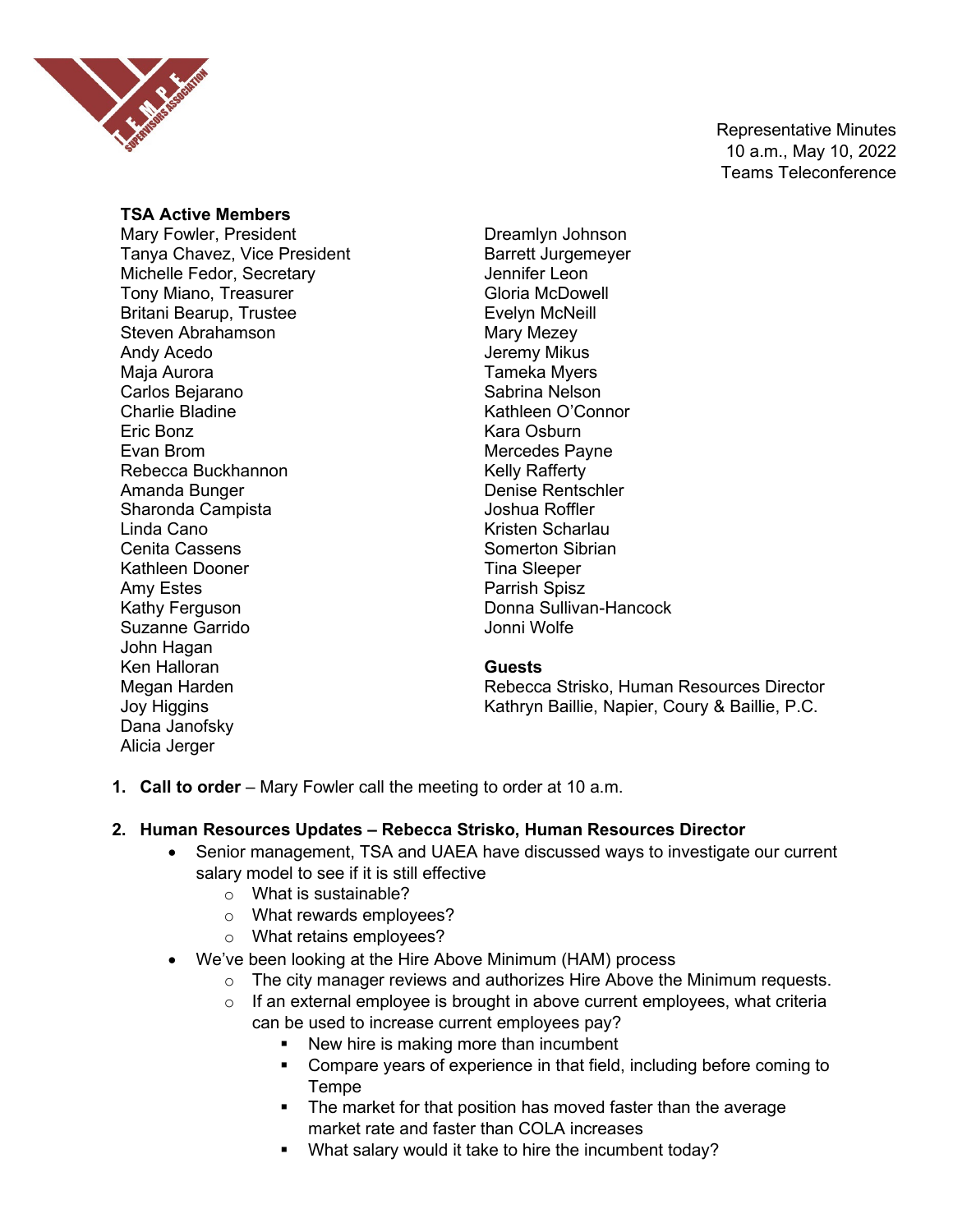- **EXECTE Credentials incumbent achieved since they started**
- $\circ$  Should a committee make the decision? Or provide info for Andrew to make the final decision to increase the incumbent's pay?
- Concerns about 10% increase for promotions
	- o Is it enough?
- Open enrollment is underway
	- $\circ$  Passive enrollment if you have no changes you don't need to do anything, unless you request childcare and health reimbursement

# **3. Approval of the April Minutes**

- Mary moved to approve the April minutes
- Tanya seconded
- Approved  $3 0$  with Tony and Britani absent

# **4. Negotiation Update**

- Voting is open to ratify the MOU
	- o Mary sent out a link
- TSA unit members will get the following increases if not topped out:
	- o 3% step
	- o .5% market adjustment
	- o 3% COLA year 22/23
	- $\circ$  2% COLA year 23/24
	- o 1% COLA year 24/25
- If topped out:
	- o 3% COLA
	- $\circ$  2.5% bonus
- Increases will be over two pay periods:
	- $\circ$  3.5% starts July 8
	- o COLA starts Aug. 5

# **5. Committee Reports**

- Diversity
	- o Ginny Belousek is back on a part time temporary basis
- Deferred compensation
	- o Did not meet but we are still looking for a rep
- Healthcare
	- o Did not meet but we are looking for a rep
	- o Premiums are not increasing this year
- Six-sided partnership
	- o No meeting
- Wellness
	- o Britney is attending the RFP presentations

# **6. Financial Update – Tony Miano**

- No report Tony absent
- 113 members